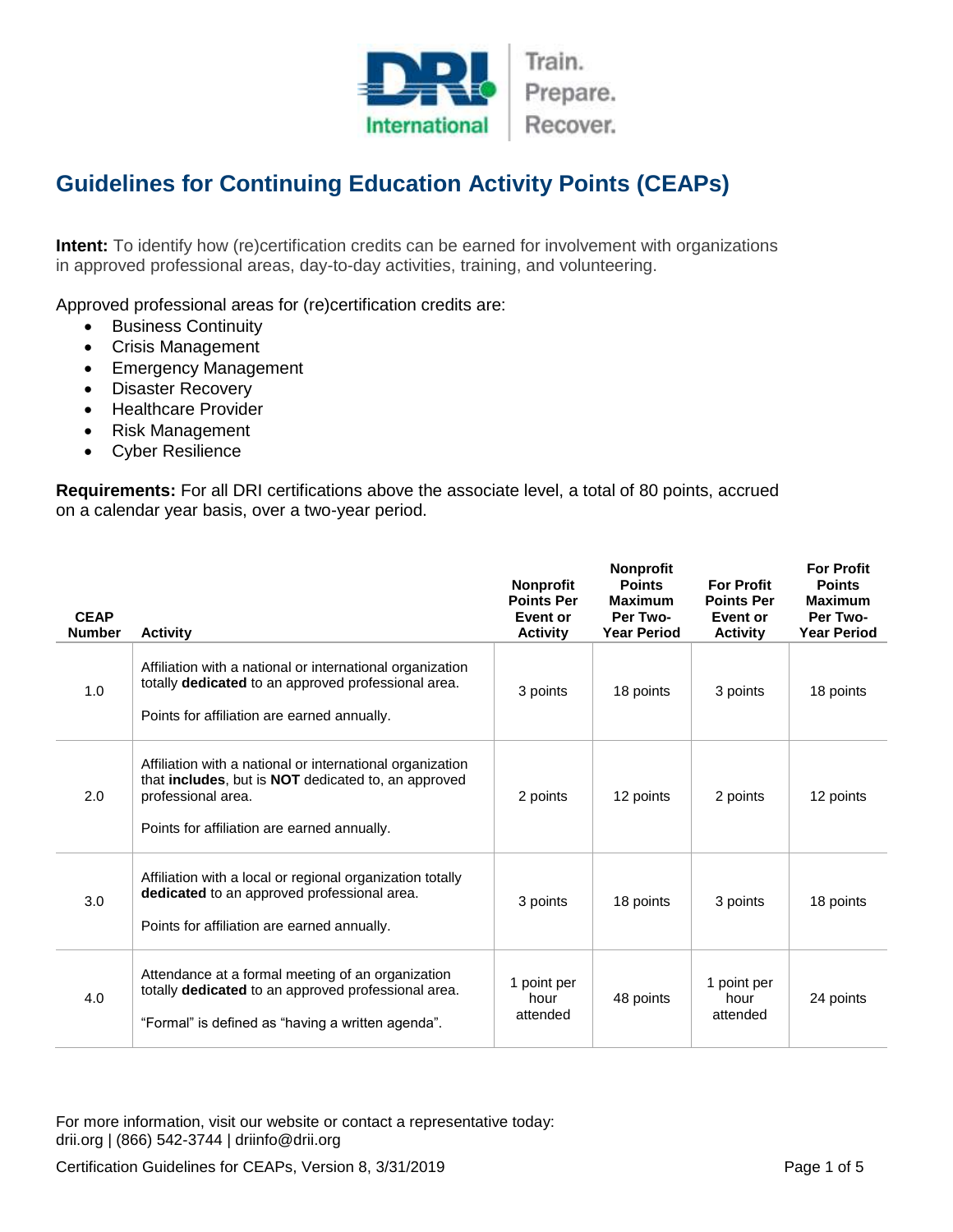| <b>CEAP</b><br><b>Number</b> | <b>Activity</b>                                                                                                                                                                                                                | <b>Nonprofit</b><br><b>Points Per</b><br>Event or<br><b>Activity</b> | Nonprofit<br><b>Points</b><br><b>Maximum</b><br>Per Two-<br><b>Year Period</b> | <b>For Profit</b><br><b>Points Per</b><br>Event or<br><b>Activity</b> | <b>For Profit</b><br><b>Points</b><br><b>Maximum</b><br>Per Two-<br><b>Year Period</b> |
|------------------------------|--------------------------------------------------------------------------------------------------------------------------------------------------------------------------------------------------------------------------------|----------------------------------------------------------------------|--------------------------------------------------------------------------------|-----------------------------------------------------------------------|----------------------------------------------------------------------------------------|
| 5.0                          | Attendance at a formal meeting of an organization that<br>includes, but is NOT dedicated to, an approved<br>professional area.<br>"Formal" is defined as "having a written agenda".                                            | 1 point per<br>hour<br>attended                                      | 24 points                                                                      | 0.5 point per<br>hour<br>attended                                     | 12 points                                                                              |
| 6.0                          | Attendance at a conference that is totally dedicated to<br>an approved professional area.                                                                                                                                      | 1 point per<br>hour<br>attended                                      | 64 points                                                                      | 0.5 point per<br>hour<br>attended                                     | 32 points                                                                              |
| 7.0                          | Attendance at a conference that includes, but is NOT<br>dedicated to, an approved professional area.<br>Includes professional award ceremonies / events.                                                                       | 1 point per<br>hour<br>attended                                      | 8 points                                                                       | 0.5 point per<br>hour<br>attended                                     | 4 points                                                                               |
| 8.0                          | Internal entity speaking opportunities.                                                                                                                                                                                        | 2 points                                                             | 12 points                                                                      | 2 points                                                              | 12 points                                                                              |
| 9.0                          | Speak or present at a conference, workshop, or<br>seminar that is totally dedicated to an approved<br>professional area.                                                                                                       | 6 points                                                             | 30 points                                                                      | 3 points                                                              | 15 points                                                                              |
| 10.0                         | Speak or present at a conference, workshop, or<br>seminar that includes, but is NOT dedicated to, an<br>approved professional area.                                                                                            | 6 points                                                             | 30 points                                                                      | 3 points                                                              | 15 points                                                                              |
| 11.0                         | Serve as editor of an internal newsletter totally<br>dedicated to an approved professional area.                                                                                                                               | 1 point per<br>edition                                               | 24 points                                                                      | 1 point per<br>edition                                                | 24 points                                                                              |
| 12.0                         | Develop a company-supported educational workshop<br>or seminar totally dedicated to an approved<br>professional area.                                                                                                          | 5 points                                                             | 20 points                                                                      | 5 points                                                              | 20 points                                                                              |
| 13.0                         | Author a published book chapter totally dedicated to<br>an approved professional area for a book that<br>includes, but is NOT dedicated to, an approved<br>professional area.<br>Cannot be combined with section 14.0 credits. | 5 points                                                             | 20 points                                                                      | 5 points                                                              | 20 points                                                                              |
| 14.0                         | Author a published book totally dedicated to an<br>approved professional area.                                                                                                                                                 | 20 points                                                            | 40 points                                                                      | 20 points                                                             | 40 points                                                                              |
| 15.0                         | Author a published article or video (or other media)<br>totally dedicated to an approved professional area.                                                                                                                    | 5 points                                                             | 20 points                                                                      | 5 points                                                              | 20 points                                                                              |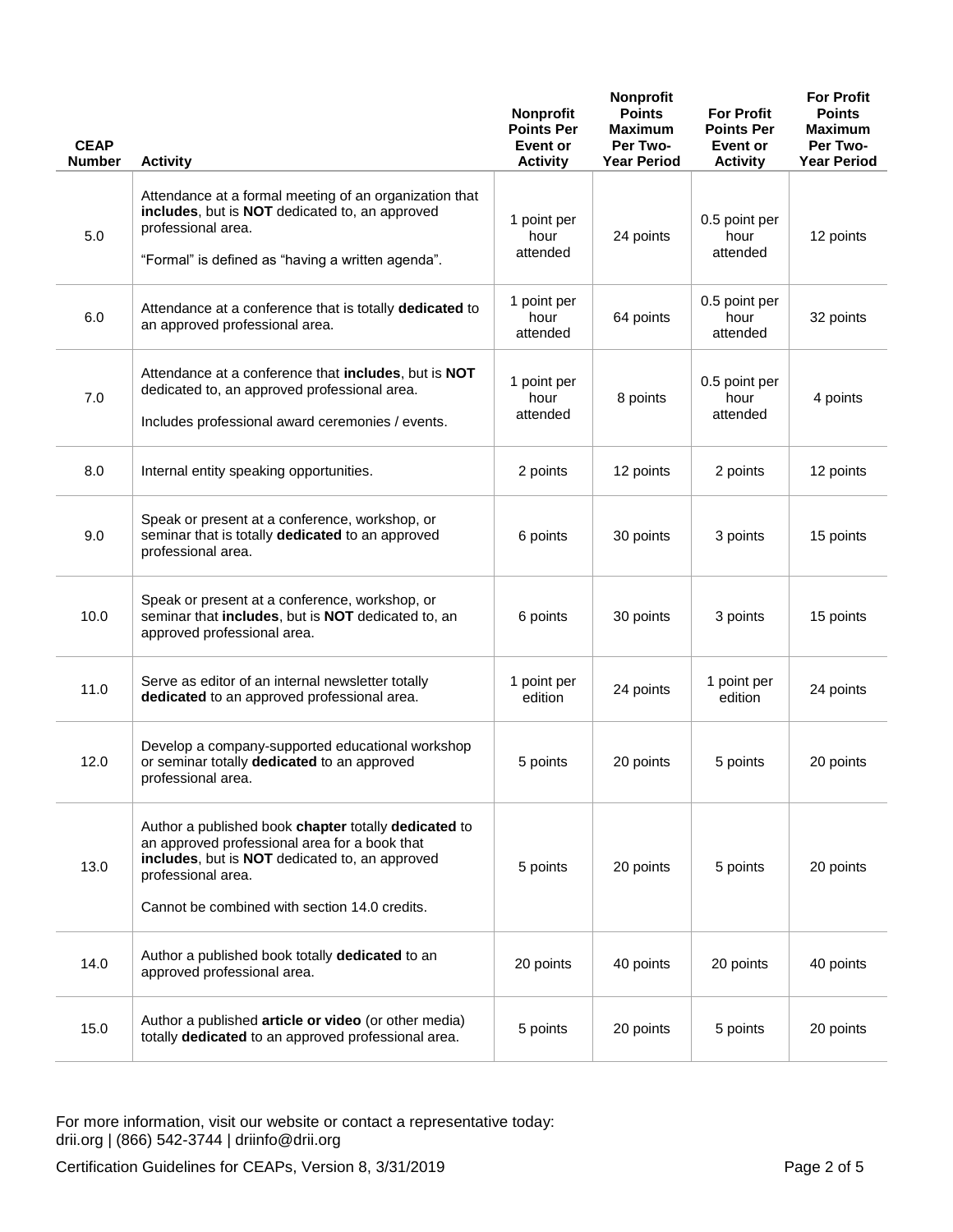| <b>CEAP</b><br><b>Number</b> | <b>Activity</b>                                                                                                                                                                                                                                                                                                                                                                                                                                                                                                                        | <b>Nonprofit</b><br><b>Points Per</b><br>Event or<br><b>Activity</b> | Nonprofit<br><b>Points</b><br><b>Maximum</b><br>Per Two-<br><b>Year Period</b> | <b>For Profit</b><br><b>Points Per</b><br><b>Event or</b><br><b>Activity</b> | <b>For Profit</b><br><b>Points</b><br><b>Maximum</b><br>Per Two-<br><b>Year Period</b> |
|------------------------------|----------------------------------------------------------------------------------------------------------------------------------------------------------------------------------------------------------------------------------------------------------------------------------------------------------------------------------------------------------------------------------------------------------------------------------------------------------------------------------------------------------------------------------------|----------------------------------------------------------------------|--------------------------------------------------------------------------------|------------------------------------------------------------------------------|----------------------------------------------------------------------------------------|
| 16.0                         | Develop material or do work for DRI International at<br>request of DRI International office.                                                                                                                                                                                                                                                                                                                                                                                                                                           | As assigned                                                          |                                                                                | As assigned                                                                  |                                                                                        |
| 17.0                         | Hold an elected or appointed leadership position in an<br>organization totally dedicated to an approved<br>professional area.                                                                                                                                                                                                                                                                                                                                                                                                          |                                                                      |                                                                                |                                                                              |                                                                                        |
|                              | Points are earned annually for each organization:                                                                                                                                                                                                                                                                                                                                                                                                                                                                                      |                                                                      |                                                                                |                                                                              |                                                                                        |
| 17.1                         | National or international organization                                                                                                                                                                                                                                                                                                                                                                                                                                                                                                 | 5 points                                                             | 20 points                                                                      | 5 points                                                                     | 20 points                                                                              |
| 17.2                         | Regional organization                                                                                                                                                                                                                                                                                                                                                                                                                                                                                                                  | 4 points                                                             | 16 points                                                                      | 4 points                                                                     | 16 points                                                                              |
| 17.3                         | Local organization                                                                                                                                                                                                                                                                                                                                                                                                                                                                                                                     | 3 points                                                             | 12 points                                                                      | 3 points                                                                     | 12 points                                                                              |
| 17.4                         | Municipal or community organization                                                                                                                                                                                                                                                                                                                                                                                                                                                                                                    | 3 points                                                             | 12 points                                                                      | 3 points                                                                     | 12 points                                                                              |
| 18.0                         | Participate in, facilitate, manage, or audit a company-<br>wide or organization-wide exercise (including<br>tabletops), relating to disaster recovery, emergency<br>response, or cyber resilience.                                                                                                                                                                                                                                                                                                                                     | 10 points                                                            | 60 points                                                                      | 10 points                                                                    | 60 points                                                                              |
| 19.0                         | Participate in, facilitate, manage, or audit a company-<br>wide or organization-wide disaster recovery,<br>emergency response, or cyber response to an actual<br>event that necessitated activation of the company's<br>business continuity plan.                                                                                                                                                                                                                                                                                      | 15 points                                                            | 60 points                                                                      | 15 points                                                                    | 60 points                                                                              |
| 20.0                         | Participate in, facilitate, manage, or audit a scenario-<br>based disaster recovery, emergency response, or<br>cyber response exercise for a department or group that<br>does NOT encompass the entire entity.<br>Participate in or facilitate the DRI organizational<br>assessment known as Resilient Enterprise Assessment<br>Program (REAP), which is an extensive assessment<br>process designed to categorize the overall state of<br>readiness of an organization's business continuity<br>program, or other similar assessment. | 1 point per<br>hour                                                  | 60 points                                                                      | 1 point per<br>hour                                                          | 60 points                                                                              |
| 21.0                         | Perform volunteer activities in response to a disaster.<br>Including restoration and rebuilding activities (physical,<br>logistical, counseling and prevention activities from<br>lessons learned).                                                                                                                                                                                                                                                                                                                                    | 1 point per<br>hour                                                  | 16 hours                                                                       | 1 point per<br>hour                                                          | 16 points                                                                              |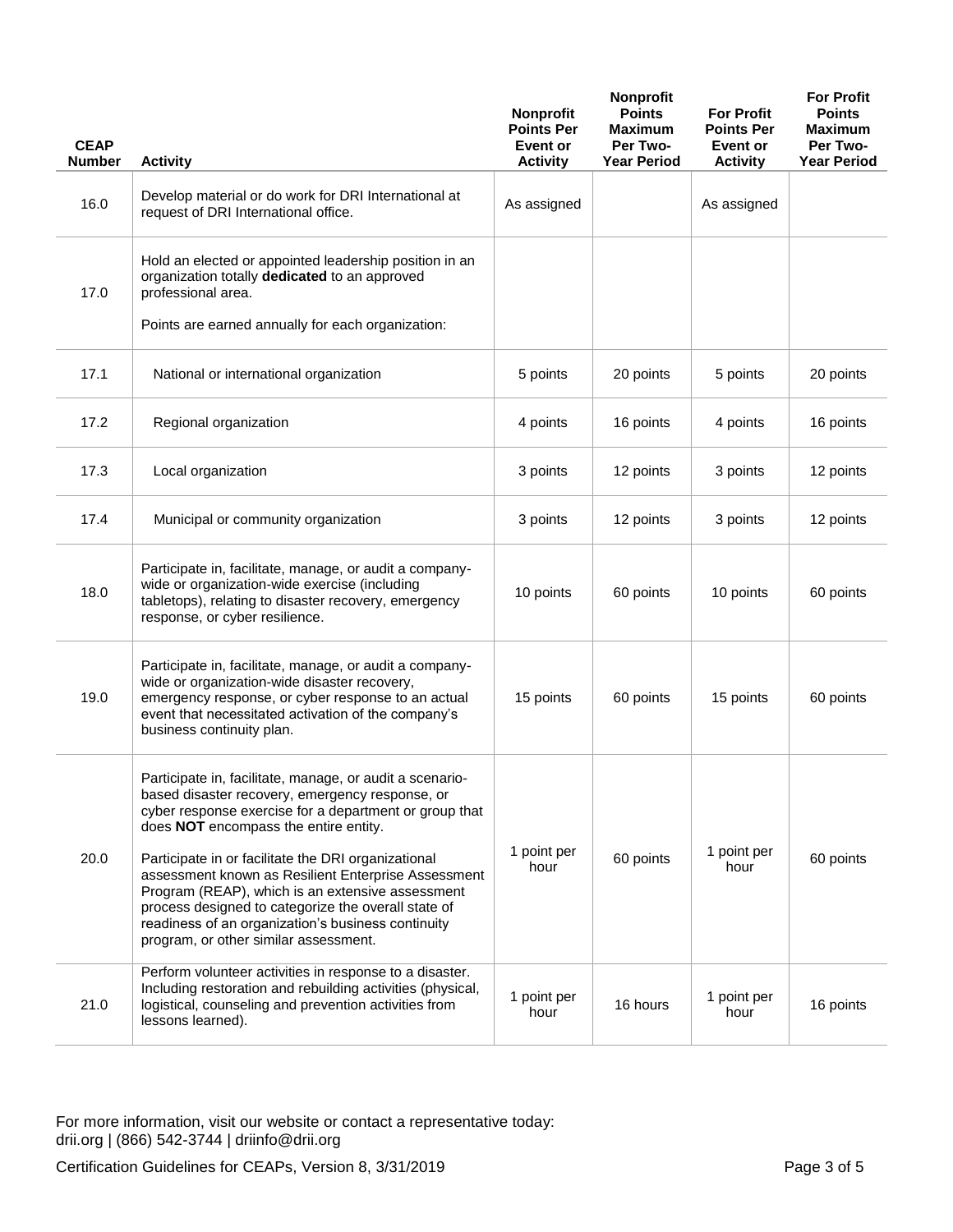| <b>CEAP</b><br><b>Number</b> | <b>Activity</b>                                                                                                                                                                                                                                                                                                   | <b>Nonprofit</b><br><b>Points Per</b><br>Event or<br><b>Activity</b> | Nonprofit<br><b>Points</b><br><b>Maximum</b><br>Per Two-<br><b>Year Period</b> | <b>For Profit</b><br><b>Points Per</b><br>Event or<br><b>Activity</b> | <b>For Profit</b><br><b>Points</b><br><b>Maximum</b><br>Per Two-<br><b>Year Period</b> |
|------------------------------|-------------------------------------------------------------------------------------------------------------------------------------------------------------------------------------------------------------------------------------------------------------------------------------------------------------------|----------------------------------------------------------------------|--------------------------------------------------------------------------------|-----------------------------------------------------------------------|----------------------------------------------------------------------------------------|
| 22.0                         | Perform volunteer activities to assist other<br>organizations (government or NGO) to establish<br>disaster recovery or emergency response capabilities.                                                                                                                                                           | 1 point per<br>hour                                                  | 16 points                                                                      | 1 point per<br>hour                                                   | 16 points                                                                              |
| 23.0                         | Teach a disaster recovery or emergency response<br>class for an approved professional area (includes DRI<br>International courses).                                                                                                                                                                               | 10 points per<br>8 hours<br>(rounded up)                             | 80 points                                                                      | 10 points per<br>8 hours<br>(rounded up)                              | 80 points                                                                              |
| 24.0                         | Attend and complete a disaster recovery, emergency<br>response, or cyber resilience related course for an<br>approved professional area.                                                                                                                                                                          | 1 point for<br>each hour                                             | 80 points                                                                      | 1 point for<br>each hour                                              | 80 points                                                                              |
| 25.0                         | Manage or participate in the completion (or audit) of a<br>site risk analysis or risk assessment (internal or<br>external), using DRI International accepted<br>methodologies, including recommendations for risk<br>mitigation.                                                                                  | 8 points                                                             | 32 points                                                                      | 8 points                                                              | 32 points                                                                              |
| 26.0                         | Manage or participate in the successful installation and<br>implementation (or audit) of controls for protecting<br>corporate assets using the results of a risk analysis,<br>risk assessment and/or cyber resilience assessment.                                                                                 | 2 points                                                             | 6 points                                                                       | 2 points                                                              | 6 points                                                                               |
| 27.0                         | Manage or participate in the completion (or audit) of a<br>comprehensive business impact analysis using DRI<br>International accepted methodologies (such as a<br>database tool, interview process, questionnaire, or<br>workshops).                                                                              | 16 points                                                            | 32 points                                                                      | 16 points                                                             | 32 points                                                                              |
| 28.0                         | Manage or participate in the completion (or audit) of a<br>documented business continuity / disaster recovery<br>strategy (internal or external, business or technology)<br>using DRI International accepted methodologies.                                                                                       | 6 points                                                             | 12 points                                                                      | 6 points                                                              | 12 points                                                                              |
| 29.0                         | Manage or participate in the completion (or audit) of a<br>tactical level emergency response plan for an internal<br>or external client, including comprehensive<br>documentation for the incident management team.                                                                                               | 6 points                                                             | 12 points                                                                      | 6 points                                                              | 12 points                                                                              |
| 30.0                         | Manage or participate in the completion (or<br>assessment) of a business continuity plan, pandemic<br>preparedness plan, or cyber resilience plan for a<br>company or organization both internal and/or external<br>(business continuity plan includes: business,<br>technology and crisis communications plans). | 10 points                                                            | 40 points                                                                      | 10 points                                                             | 40 points                                                                              |